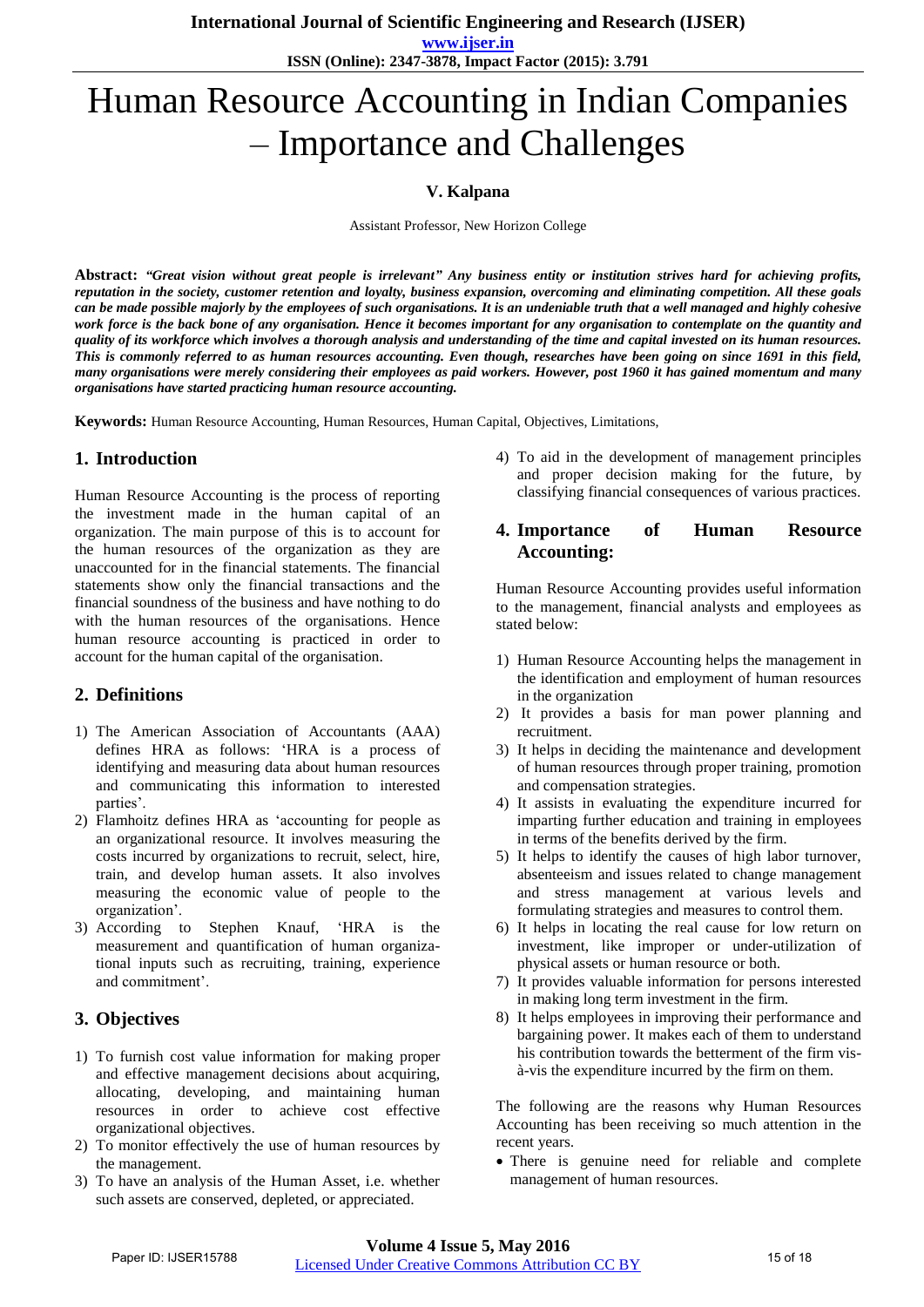- A traditional framework of Accounting is in the process to include a much broader set of measurement than was possible in the past.
- The people are the most important assets of an organization but the value of this asset yet to appear in financial statements. It does not get included in management information systems too.
- Conventional accounting of human resources took note of all expenses of Human capital formation which does not seem to be correct or meeting the actual needs.

# **5. Methods of Human Resource Accounting**

There are two approaches to HRA. The cost approach, also called the "human resource cost accounting method" and the value approach.

#### **a) Cost Approach**

This approach is also called an acquisition cost model. Under this method, the organization's investment in employees is measured using the five parameters: recruiting, acquisition, formal training and familiarization, informal training and informal familiarization, and experience and development. Here it is suggested that instead of charging the costs to Income statement, they should be capitalized in the balance sheet. The process of giving a status of asset to the expenditure item is called capitalization. In human resource management, it is necessary to amortize the capitalized amount over a period of time. So, here one will take the age of the employee at the time of recruitment and at the time of retirement. Out of these, a few employees may leave the organization before attaining the superannuation. This method is the only method of Human Resource Accounting that is based on sound accounting principles and policies.

#### **Limitations**

- The valuation method is based on the false assumption that the currency is stable and hence does not give importance for time value of money.
- Since the assets i.e the human resources cannot be sold there are no independent checks of their valuation.
- This method measures only the costs to the organization, and does not take into consideration the value of the employee to the organization.
- It is too tedious to gather the related information regarding the human values.
- It may be possible that the employee is already fully trained and there is no need to employ any development, training, recruitment cost. It will create difficulty for a company to find out CTC according to acquisition model.

#### **b) Replacement cost approach**

This approach measures the cost of replacing an employee. According to Likert (1985) replacement cost includes recruitment, selection, compensation, and training cost (including the income foregone during the training period). The data derived from this method could be useful in deciding whether to dismiss or replace the staff.

## **Limitations**

In practice, the cost of replacement of employee is quite tedious and expensive process. Moreover, frequent replacement of employees shows the poor management and retention of human resources.

#### **c) Value Approach**

#### **Present value of future earnings**

Lev and Schwartz (1971) proposed an economic valuation of employees based on the present value of future earnings, adjusted for the probability of employees' death/separation/retirement. It considers the time value of money and helps in determining what an employee's future contribution is worth today.

#### **Limitations**

- The measure is an objective one because it uses widely based statistics such as census income return and mortality tables.
- The measure assigns more weight to averages than to the value of any specific group or individual.

#### **Value to the organisation**

Hekimian and Jones (1967) proposed that when an organization had several divisions seeking the same employee, the employee should be allocated to the highest bidder and the bid price incorporated into that division's investment base. For example, a value of a professional athlete's service is often determined by how much money a particular team, acting in an open competitive market, is willing to pay him or her.

#### **Limitations**

The soundness of the valuation depends wholly on the information, judgment, and impartiality of the bidder

#### **Model on human resource accounting**

This model prescribes the human resource accounting approach for two categories of employees:

- Employees, who are at strategic, key decision-making positions such as MD, CEO (Top Executives)
- Employees, who execute the decision taken by Top **Executives**

Model arrives value of human resources as sum of belowmentioned three parts:

- 1) Real capital cost part
- 2) Present value of future salary/wages payments
- 3) Performance evaluation part

#### **Limitations**

- 1) Calculation process is lengthy and cumbersome.
- 2) Lev and Schwartz valuation principles have been used at one point of time, so this model contains a weakness from the Lev and Schwartz model.

# **6. Future of HR Accounting**

Historically, human resources accounting and costing focused on how much employees cost an organization,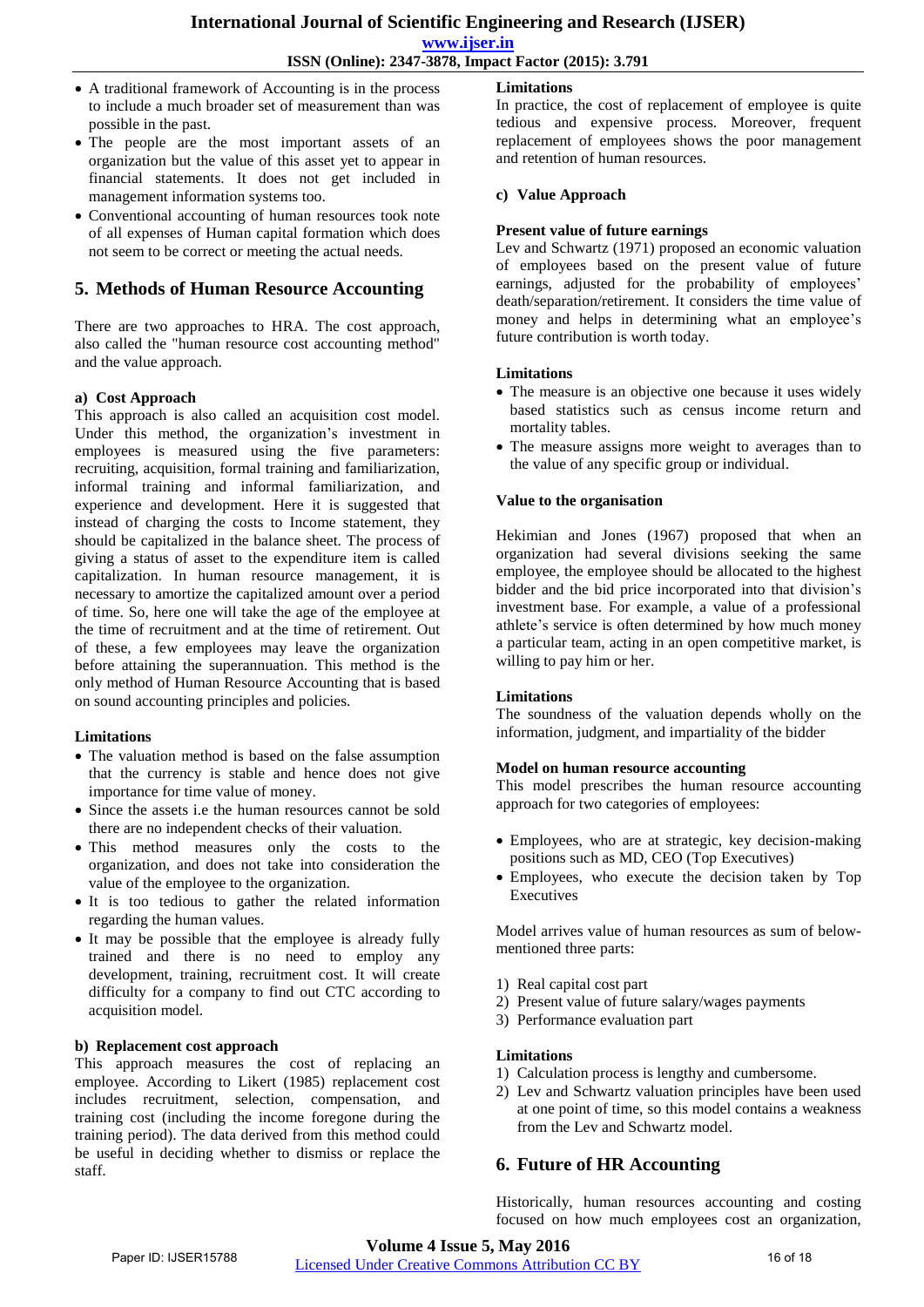# **International Journal of Scientific Engineering and Research (IJSER) www.ijser.in**

## **ISSN (Online): 2347-3878, Impact Factor (2015): 3.791**

without evaluating the value of the employee to the business. As the world moves into the information age, intellectual knowledge as a business asset is becoming increasingly important. Recording, evaluating and assigning value to this intangible asset is one of the primary focuses of the evolution of human resources accounting.

Until recently, the "value" of an enterprise as measured within traditional balance sheets, e.g. buildings; production plant etc. was viewed as a sufficient reflection of the organization or enterprise assets. However, with the growing emergence of the knowledge economy, this traditional value has been called into question due to the recognition that human capital is an increasingly important part of an enterprises total value. This has led to two important questions.

- 1) How to assess the value of human capital in addition to an enterprise's tangible assets
- 2) How to improve the development of human capital in enterprises.

The emergence of methods for accounting human resources aimed at measuring, developing and managing the human capital in an enterprise, can thus be said to reflect the need for improving measuring and accounting practices as well as human resource management.

## **7. Limitations of Human Resource Accounting**

Human Resource Accounting is the term used to describe the accounting methods, system and techniques, which coupled with special knowledge and ability, assist personnel management in the valuation of personnel in financial terms. It presumes that there is great difference among the personnel in their knowledge, ability and motivation in the same organization as well as from organization to organization. It means that some become liability too instead of being human assets. HRA facilitates decision making about the personnel i.e., either to keep or dispense with their services or to provide training. There are many limitations which make the management reluctant to introduce HRA. Some of the attributes are:

- There is no proper clear-cut and specific procedure or guidelines for finding cost and value of human resources of an organization. The systems which are being adopted have certain drawbacks.
- The period of existence of human resource is uncertain and hence valuing them under uncertainty in future seems to be unrealistic.
- There is a fear that HRA may dehumanize and manipulate employees. iv) For e.g., an employee with a comparatively low value may feel discouraged and develop a complex which itself will affect his competency to work.
- The much needed empirical evidence is yet to be found to support the hypothesis that HRA as a tool of the<br>management facilitates better and effective management facilitates better and effective management of human resources.
- In what form and manner, their value to be included in the financial statement is the question yet to be classified on which there is no consensus in the accounting profession.
- As human resources are not capable of being owned, retained and utilized, unlike the physical assets, there is problem for the management to treat them as assets in the strict sense.
- There is constant fear of opposition from the trade unions as placing a value on employees would make them claim rewards and compensations based on such valuation.
- Another question is, on value being placed on human resources how should it be amortized. Is the rate of amortization to be decreasing, constant or increasing? Should it be the same or different for different categories of personnel?
- In spite of all its significance and necessity, tax laws do not recognize human beings as assets.
- There is no universally accepted method of human asset valuation.
- As far as our country is concerned human resource accounting is still at the developmental stage. Much additional research is necessary for its effective application.

The concept of Human Resource Accounting in India is a recent phenomenon and is struggling for its acceptance. In India, Human Resource Accounting has not been introduced so far as a system. The Institute of chartered accountants of India has not issued an accounting standard for the measurement and reporting of cost and value of human resources of an organization. So far as the statutory requirement is concern, the Indian company Act 1956 does not require the furnishing of any significant information about human resources in the balance sheet or final account of the companies. According to the money measurement concept of accounting only those transactions can be recorded under double entry accounting system which can be expressed in monetary term. Human attributes (i.e. honesty, sincerity, loyalty, wisdom, skill, attitude etc.) cannot be expressed in monetary terms; therefore, there is no standard method which can be followed to capitalize the investment on human assets. In recent years some public undertakings have started to disclose information about their work force along with the financial statement. Finally every organization should be understood the value of human force and same should be recognized in accounting books.

# **8. Conclusion**

In spite of its limitations, a growing trend towards the measurement and reporting of human resources, particularly in the public sectors, is noticeable during past few years. BHEL, Cement Corporation of India, ONGC, Engineers India Ltd., National Thermal Power Corporation, Mineral and Metals Trading Corporation, Madras Refineries, Associated Cement Companies, SPIC, Cochin Refineries Ltd. etc. are some of the organization which have started disclosing some valuable information regarding human resources in their financial statements.